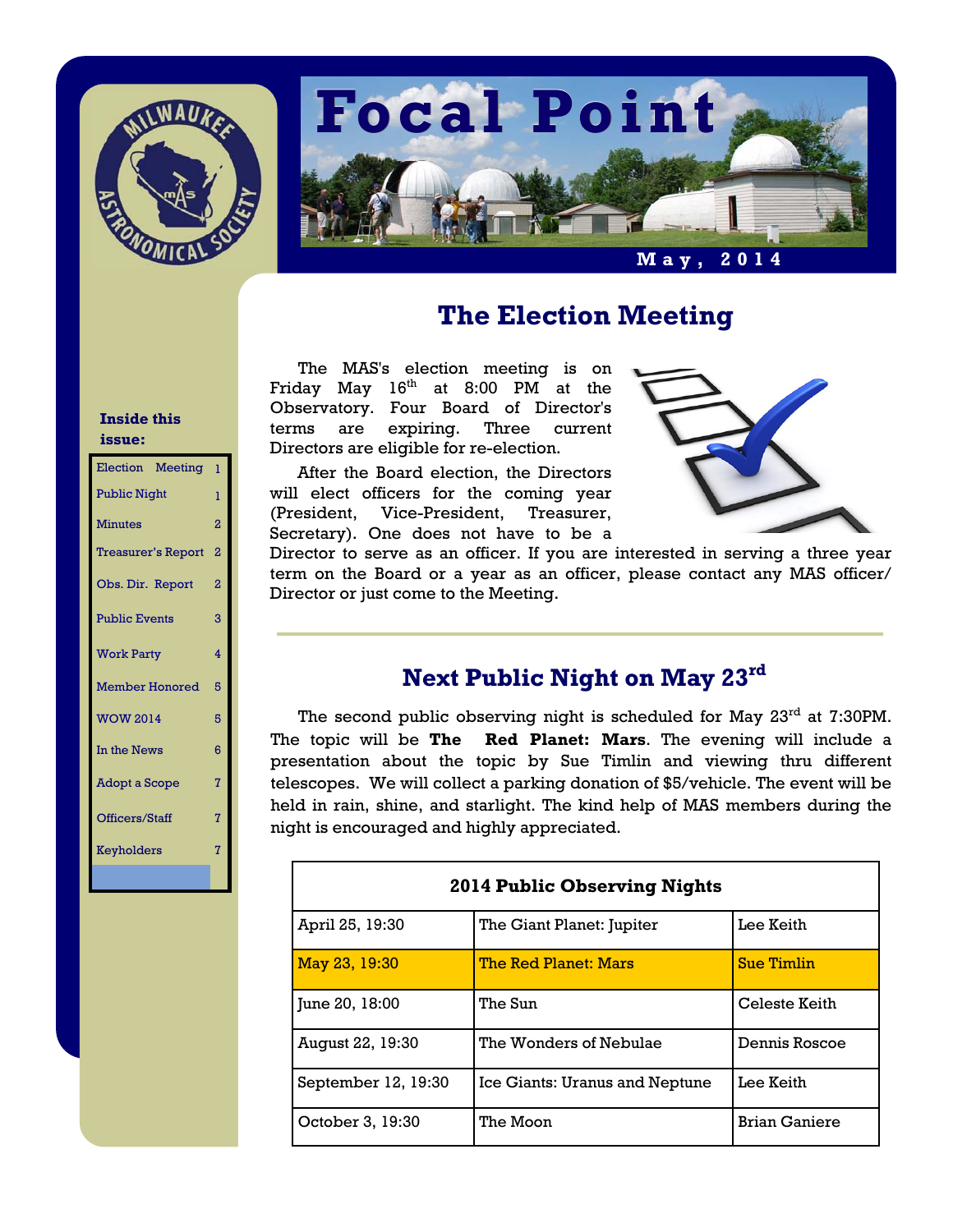#### **Page 2**

## **Treasurer's Report**

The MAS has spent \$748.77 on WE Energies bill and the Z-scope project.

There was no income.

 Currently the checking account balance is at \$5626.63. The Albrecht fund balance 4694.95.

> Respectfully Submitted, Russell Chabot, Treasurer

# **Observatory Director's Report**

The well pump needed replacement. The old one was installed 30 years ago so it served us "well" for along time. I've got my 2044 calendar marked. Thanks to Scott the problem with Z-dome was fixed. The bolts holding the sprocket gear to the drive wheel had backed out and were grinding metal out of the vertical supports. Scott bored a hole in the support to tighten the bolts without removing the entire assembly. We, of course, are all bitterly disappointed because we were so looking forward to lifting the dome.

 The website registration contact info has now been successfully updated! The yearly fee of \$120 was paid, I wish this to be treated as a donation. Public Night flyer has been added to the website, has been downloaded 75 times. Our Facebook page continues to rise in popularity. Finally, I would like to know if there is any interest in accepting PayPal for dues and donations? The cost would be 2.9% + \$0.30 per transaction. This would mean a \$1.63 fee on a \$46 membership.

 Respectfully Submitted, Gene Hanson, Observatory Director

## **Meeting Minutes**

Held on April 18<sup>th</sup> at UWM, Physics building. The meeting was called to order at 8:07 PM by President, Scott Jamieson.

**Minutes** from the March General Membership Meeting, were submitted by Agnes Keszler Secretary and read by Tamas Kriska. Were approved as read.

**Treasurer's Report** was read by Treasurer, Russell Chabot. Copy attached.

**Observatory Director's Report - was read by Gene** Hanson Observatory Director. Copy attached.

**Membership Committee -** One membership renewal arrived since the last meeting. Membership applications of David L. Vogel and John Flynn were accepted by the Board of Directors.

**Old Business** - The Z-dome rotation problem was fixed. The well pump was replaced. First Public Night on April  $25<sup>th</sup>$ , work party on  $19<sup>th</sup>$  to prepare the hill.

**New Business** - The draft of Z-scope user's manual was prepared. The well passed the water test. Election Meeting in May, anybody who is interested in running for position should contact the President.

**The Program** - Margaret Turnbull freelance astronomer and visiting professor at UW Madison gave a presentation about search for habitable exoplanets.



The meeting was adjourned at 9:15 PM.

Respectfully Submitted, Agnes Keszler, Secretary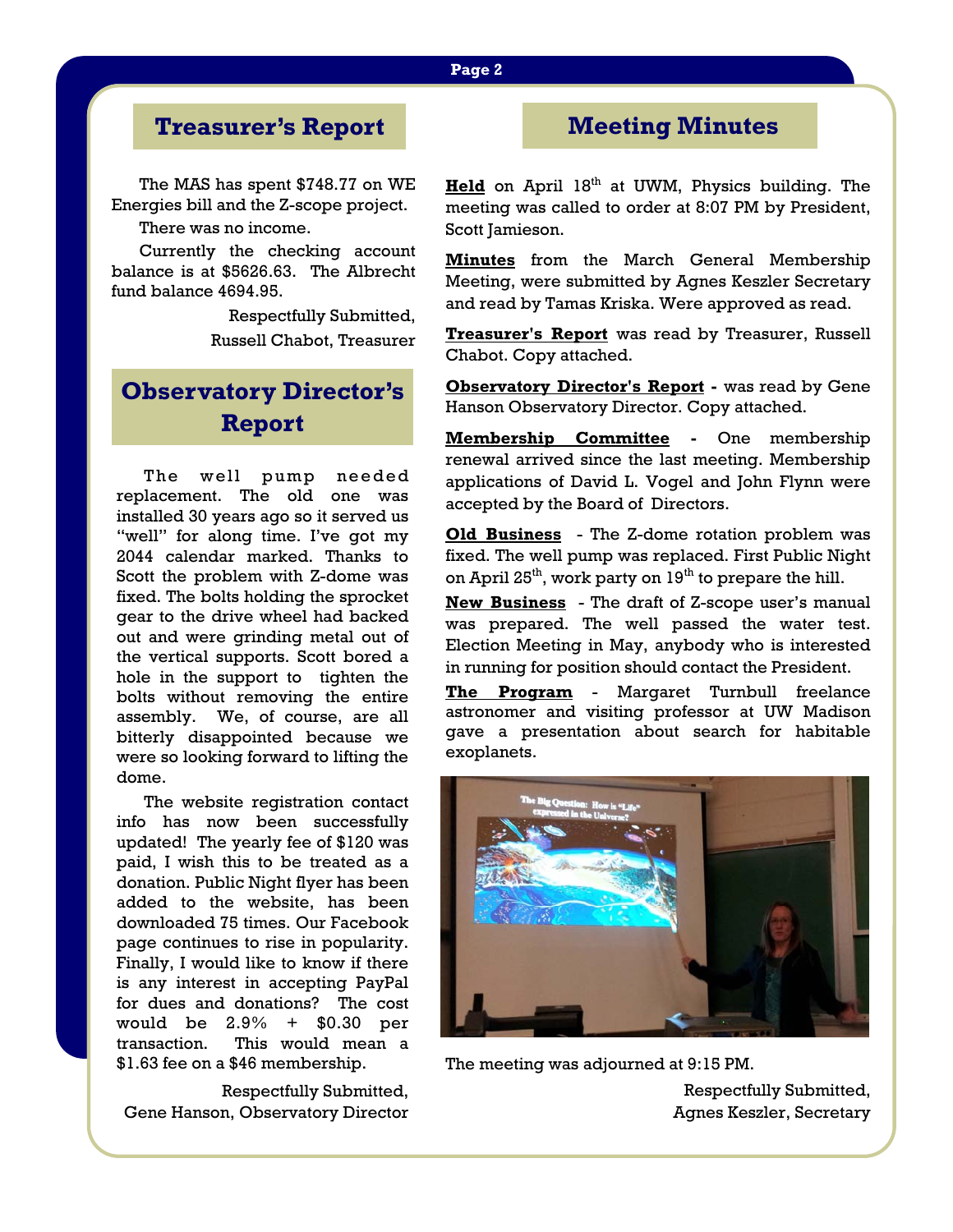#### **Page 3**

# **Public Events**

## **First Public Night on Jupiter**

 The first public observing night was held on April 25. Topic was the Planet Jupiter. The evening started with a presentation about the topic by Lee Keith. The sky was mostly clear, so guests have a chance to see the Jupiter thru different telescopes. Later in the night the Mars was also on display. We collected \$100 parking donations from 20 cars. About 50 guests attended the event.



*Lee Keith is presenting during the first Public Night on April 25th*

## **Observatory Tours**

 It is only May, but we've already hosted a couple of observatory tours. After a boy scout group in early April, we hosted a group of students from UW Waukesha on May  $4^{\text{th}}$ .

 If you're interested in requesting a tour or manning a telescope during tours, please contact our Tour Director, Paul Borchardt via the web, or call him at 262- 781-0169 .

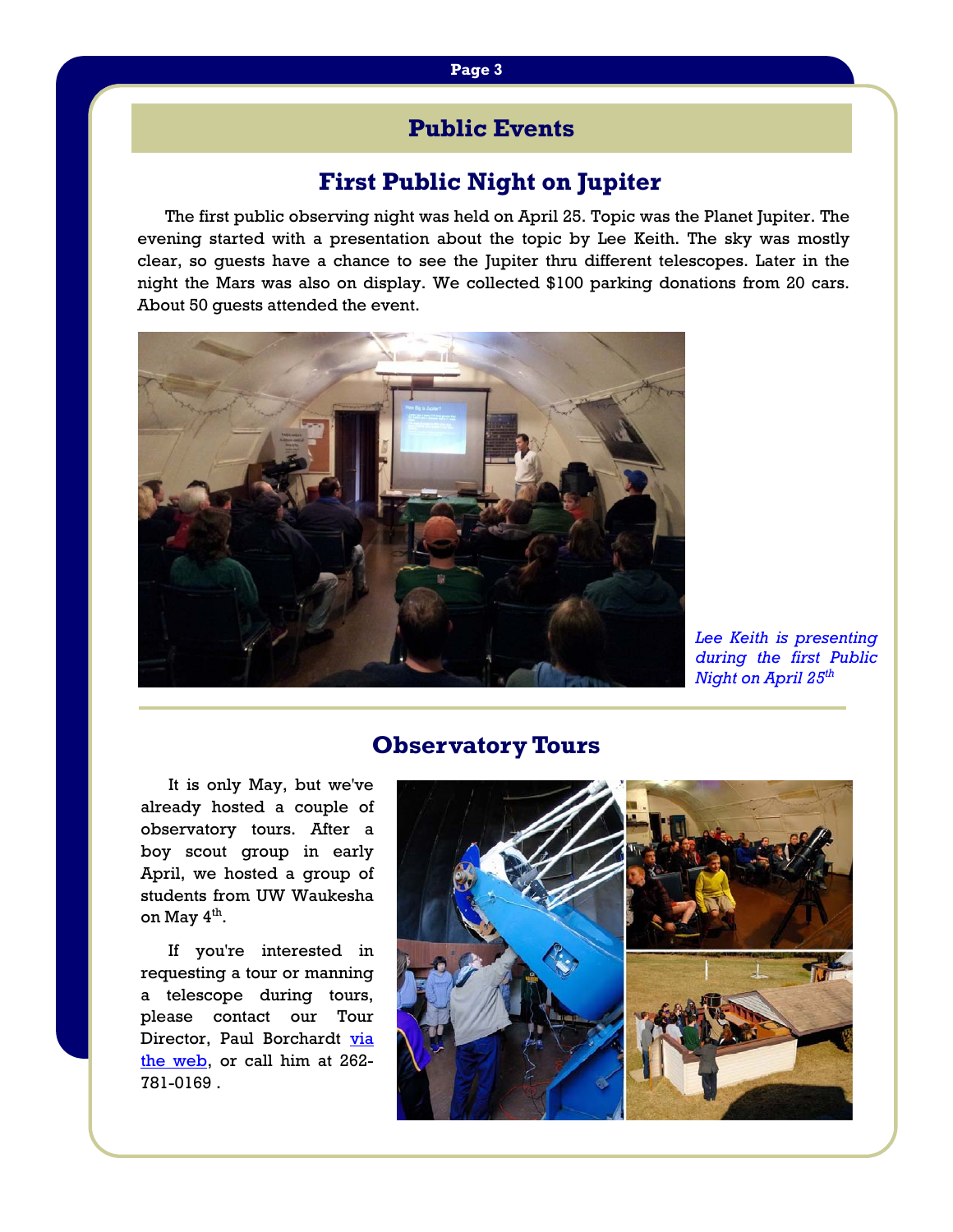# **Work Party on April 19th**

A spring work party was held on April 19<sup>th</sup>, with the goal to prepare the Observatory for the Public Night season. The focus was on cleaning and widening of the west parking lot. Six members participated. As it can be seen from the lower photo, we reclaimed a good chunk of the lot from nature. In case of a big turnout it would be easier for the guests to navigate the parking lot.

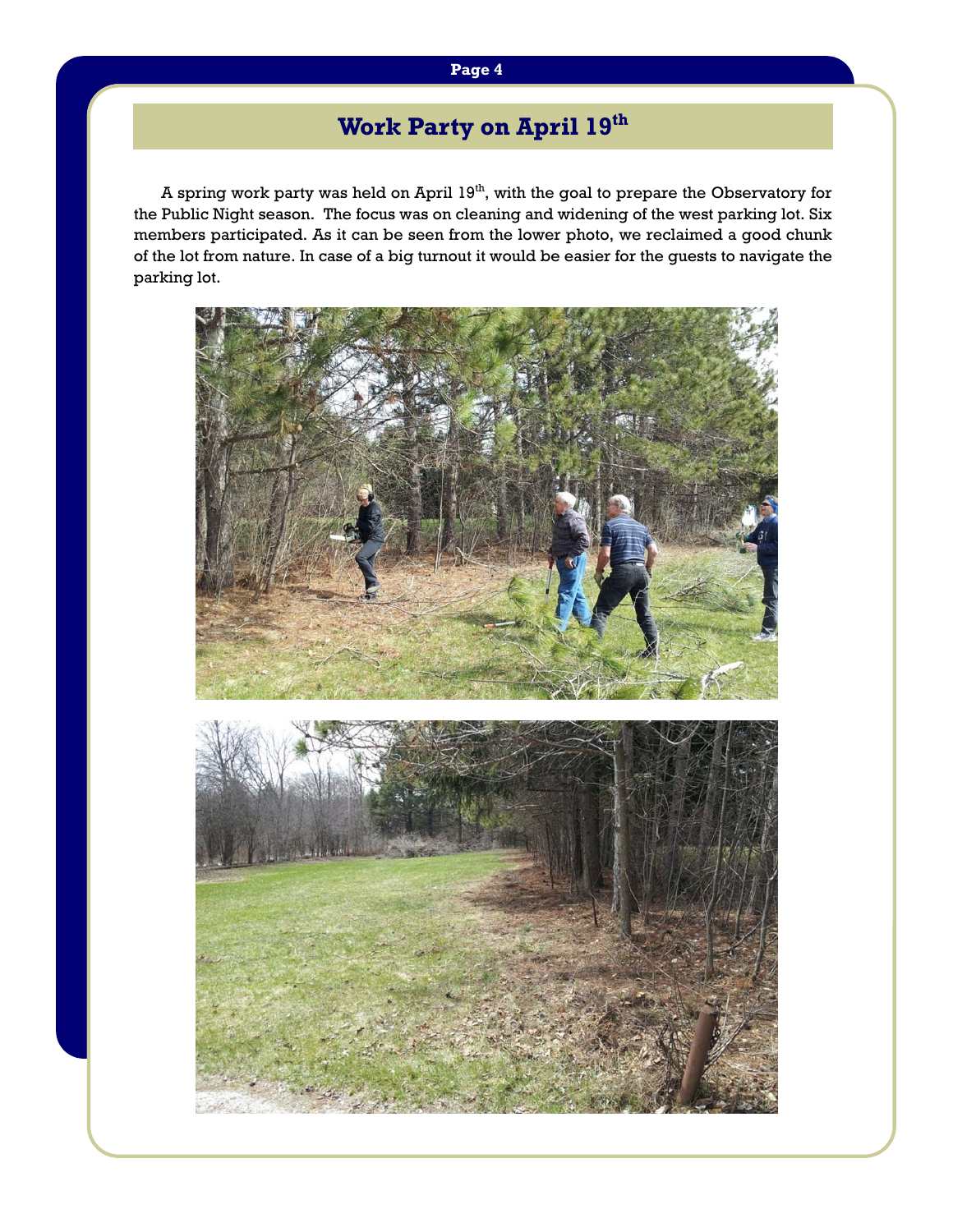#### **Page 5**

# **MAS Astrophotos in TIME Magazine**



*The Rosette nebula, aka NGC 2237 or Caldwell 49, taken from Waukesha, Wisconsin, on January 6, 2014* 

In honor of Astronomy Day on May 10<sup>th</sup>, TIME.com teamed up with the Astronomical League to publish the umbrella organization's top photographs of the year. And MAS member, Dennis Roscoe's image of the Rosette Nebula is front and center! And in addition, they also published his images of the Orion Nebula and the Pelican Nebula. We congratulate Dennis for this recognition of his excellent work! You can check out Dennis's other astrophotos in his personal website at http://www.roscoeskies.com

## **Wisconsin Observers Weekend 2014**

The NEWSTAR Astronomy Club is having a Wisconsin Observing Weekend Campout May 29, 30 & 31, 2014 at Hartman Creek State Park in Waupaca, Wisconsin. They will have many group campsites reserved with over fifty telescopes looking up at the heavens. Check out the website http://new-star.org or give me a call if you have any questions. I have been to about a dozen WOW's and it is always a fun time!

Dan Yanko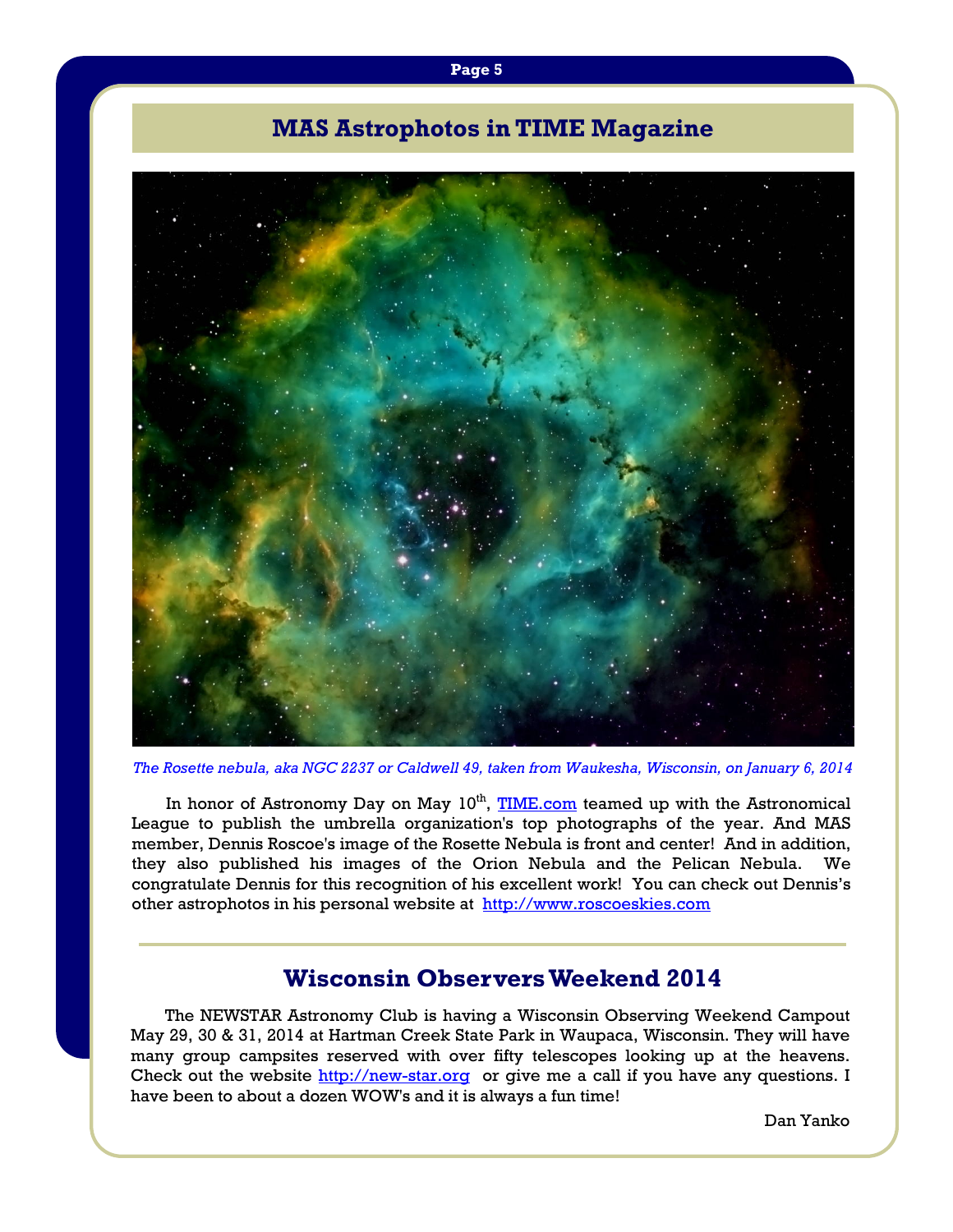# **In the Astronomical News**

**Our Sun has a Sister** 

The ancient Egyptians called it Ra. The ancient Greeks called it Helios. The ancient Mayans called it Kinich Ahau. The ancient Germans called it Sól.

 Our longest-standing and most deeply held myths have so often revolved around the sun in large part because we humans have revolved around the sun. That distant sphere of glowing gas has been, to us fragile creatures, warmth and light and life itself. It has, we now know, been the center of everything we've known. No wonder we've

assumed it was divine. Which makes news just coming out of the University of Texas at Austin—soon to be reported in *The Astrophysical Journal* p a r t i c u l a r l y monumental. Our familiar star, it turns out, is not unique. Our sun has a sibling—a sisterstar that almost c e r t a i n l y originated from the

same cloud of gas and dust as our own shining orb.

 That sibling? A star with the deceptively dull name of HD 162826. Said star is 15 percent more massive than our sun, and located 110 light-years away from us (in the constellation Hercules, which is, appropriately, un-dully named). We can't see the sun's sister unaided, but even a set of low-power binoculars reveals HD 162826 to human eyes. It's situated near the bright star of Vega.

 The discovery was made by team of researchers. Using a combination of chemical analysis (high-resolution spectroscopy) and information about the stars' orbits, the team created a list of solar-sibling candidates that included 30 stars. Using information provided by telescopes at both the McDonald Observatory in Texas and the Las Campanas

Observatory in Chile, they narrowed the field. In the end, there was one that matched

It was a lucky coincidence that HD 162826 emerged as our sun's sibling. As it turns out, HD 162826 has, for the past 15 years, been a subject of study by the McDonald Observatory Planet Search team. Studies conducted by that team, together with calculations provided by the University of New South Wales, mean that we already know a little bit about our sibling-

> sun's solar system. It doesn't seem to have any "hot Jupiters". It also doesn't seem to have an analog to Jupiter itself.

> It may, though, have other, terrestrial planets. And there is a chance that those planets could harbor life. In their earliest days within their birth cluster, he explains, collisions could have knocked chunks off of planets,

and these fragments could have travelled between solar systems, and perhaps even may have been responsible for bringing primitive life to Earth. So it could be argued, that solar siblings are key candidates in the search for extraterrestrial life.

 There are lots of candidates. HD 162826 may be the first solar sibling we know of, but it is not alone in that. The idea is that the Sun was born in a cluster with a thousand or a hundred thousand stars. And that cluster, which formed more than 4.5 billion years ago, has long ago broken up, with member stars situating themselves into their own orbits around the galactic center—which in turn scattered them across the Milky Way as it exists today. A few, like HD 162826, are still nearby,, others are much farther afield.

> by Megan Garber The Atlantic

**HERCULES** HD 162826 Vega. **CYGNUS EAST** May 2014, about midnight (binocular view)